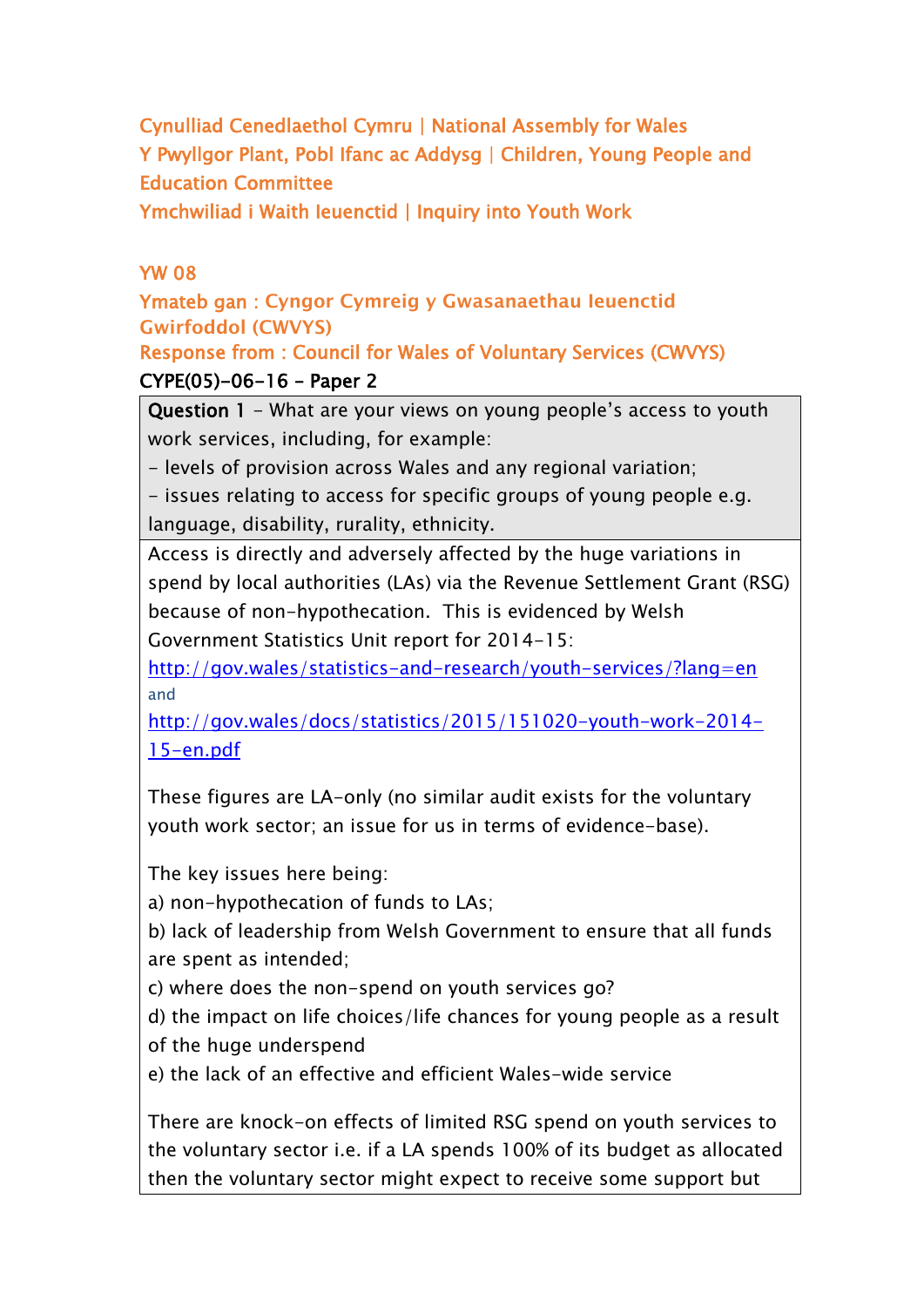where it is below, say, 75% ,that knock-on effect is hugely negative. The voluntary youth work sector works with 250,000 young people aged 11-25 years, with roughly 30,000 volunteers and 3,000 paid staff involved. CWVYS currently has 90 member organisations located across Wales and with a 50/50 split between national organisations e.g. the Urdd; Boys' and Girls' Clubs of Wales; Youth Cymru; Prince's Trust Cymru; ScoutsCymru; Girlguiding Cymru etc; and local/community organisations such as Cwmbran Centre for Young People; Dr Mz; GISDA; West Rhyl Young People's Project; The Tanyard Youth Project; Ethnic Youth Support Team; YMCA Swansea etc.

CWVYS members include those working exclusively with deaf young people and also young people with physical disabilities – both report a lack of investment in basic needs.

Additionally, emotional wellbeing and mental health issues for young people are being regularly outlined as areas of concern within the sector. The Together 4 Children and Young People programme is a good initiative and youth work has a hugely important role to play but not enough is known about it.

Several CWVYS members deliver programmes on ethnicity e.g. Ethnic Youth Support Team (EYST) based in Swansea, which provide a wide range of excellent provisions (see [www.eyst.org.uk](http://www.eyst.org.uk/)) Of particular concern is the rise of attacks (personal/physical/psychological) on young people and their families in certain communities as a result of the EU referendum process and result. 25% of population of Cardiff is from a BME background (with city population in total to rise by 30% in next 10 years) and 12% in Swansea.

Issues of transport availability and access to digital connections (cost/location) are real for young people living in rural areas, as is the closure of youth centres due to certain LAs deciding to deliver in future from 'hubs' within main pockets of population.

The support needs of 18-25 year olds and how they can be met is an area of growing concern, particularly with regards to funding such vital work.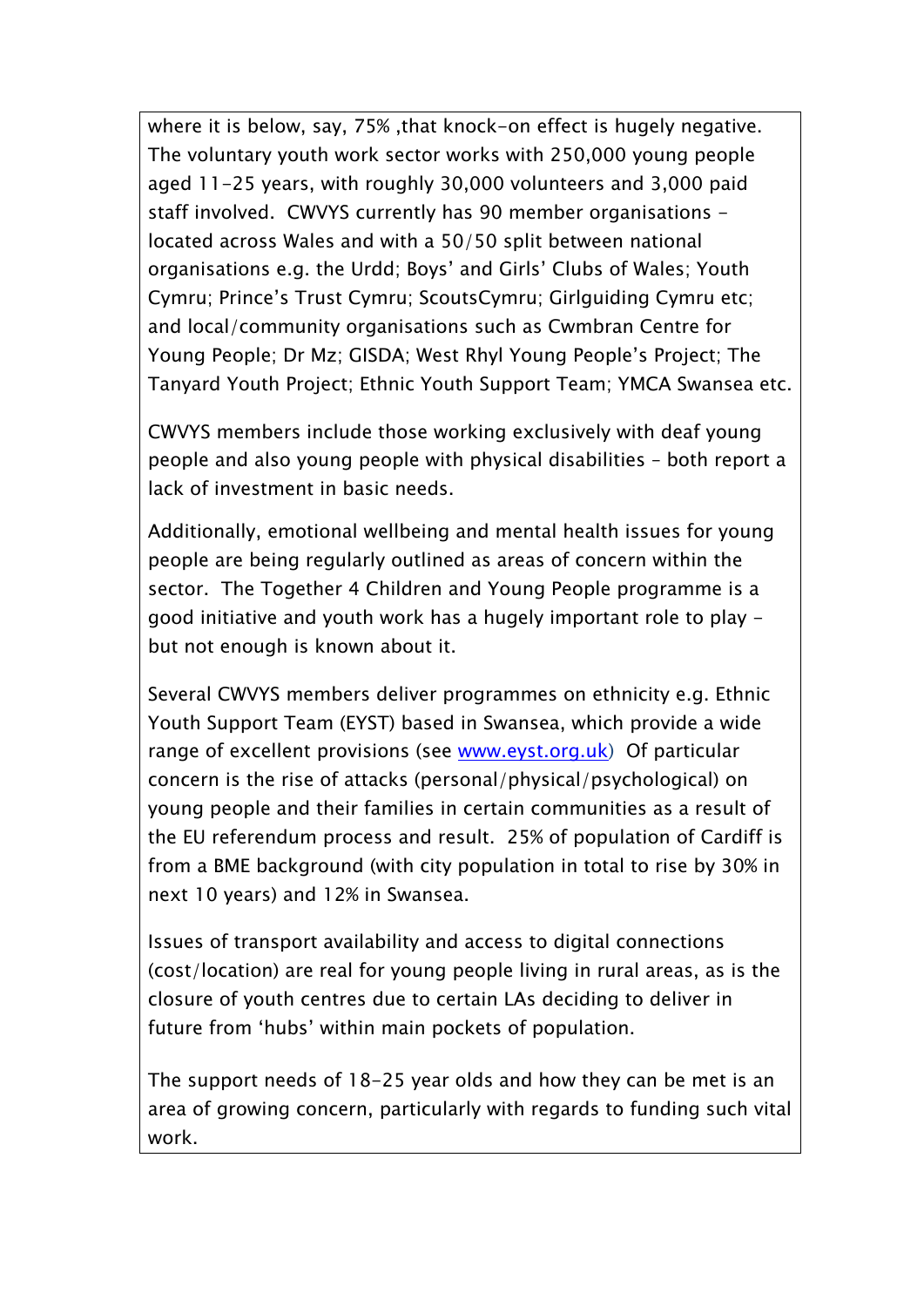If you believe that there are particular problems, how do you think they could be resolved?

CWVYS believes that an opportunity exists to create a National Youth Service that provides an improved, more efficient and cost-effective range of modern services for and with young people. This would be funded by the 'reclaiming and hypothecation' of RSG monies.

This has been our consistent perspective for the past 4 years – as outlined in *'The Future of Youth Services in Wales'* which was published in 2012.

Essentially, this paper presented four options to the then Minister for Education in response to his question to the sector at the National Youth Work Conference in March 2012, namely: 'Do you want a national or a regional youth service?'

Copies of '*The Future of Youth Services in Wales'* are freely available upon request. However, in brief, the paper outlined the following two main, preferred options:

### **A National Youth Service Council for Wales**

We propose a National Youth Service Council for Wales (NYSCW) with an expanded remit like that for YouthLink Scotland. This leaves direct responsibility for the funding of the youth service, and the distribution and monitoring of those funds, with the Welsh Government.

CWVYS believes that NYSCW structures should be consistent with the concept of a unified youth service and focus on substantive areas of work rather than sectors.

An outline of how the NYSCW might look is shown at Question 5 on **pages 18-19** of this response.

#### *Strengths:*

A single, integrated body would be responsible to the Welsh Government for supporting the delivery of the youth service strategy, for advice to Ministers and Welsh Government officials, for the maintenance of quality and standards, and for the registration of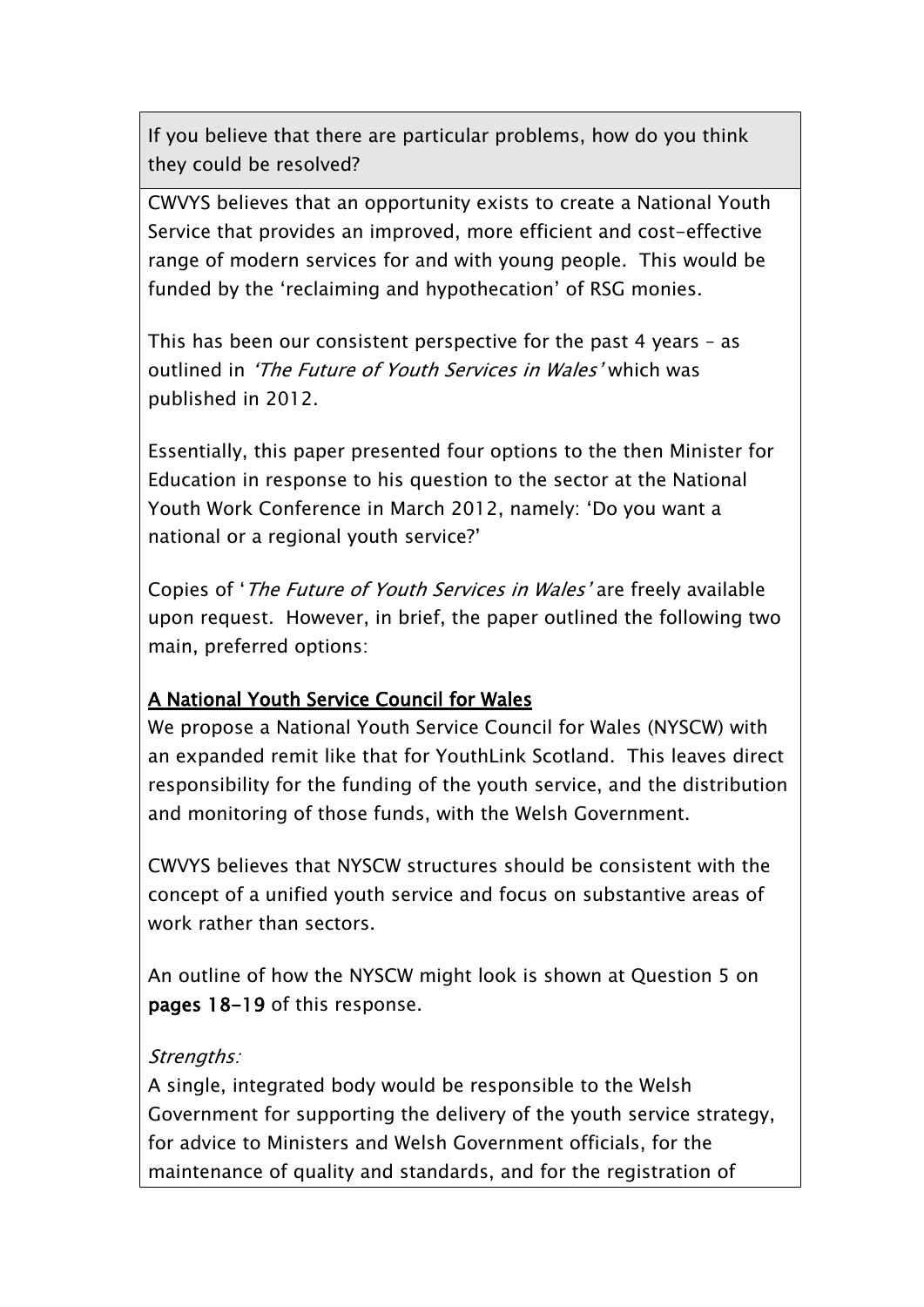youth workers.

Membership of NYSCW would give organisations a stake in the governance of the Council and would demonstrate eligibility for government funding.

The NYSCW Board would comprise an independent Chair and full representation from the current voluntary and maintained youth services.

Expertise and experience from the whole of the youth service would be brought together in one organisation.

Administrative costs would be very small compared with Revenue Support Grant levels of funding for administration through the 22 local authorities. This is based on an assumption that the delivery of the youth service would be through a small number of regional bodies funded directly by the Welsh Government but supported by the NYSCW Programmes Division.

The NYSCW would lead on the development of opportunities for commissioned services via its National Programme Directorate. It would follow a 'commissioned nationally, managed regionally, delivered locally' plan.

A new, constructive and challenging partnership between the Welsh Government and the Council would be established as an essential element for ensuring the maintenance and development of opportunities for young people and for capitalising on the contribution of young people to the economic and social development of Wales.

The new Council would have a formal remit for developing constructive partnerships between the youth service and business, schools, further education and higher education.

The NYSCW would have responsibility for professional standards and youth worker registration and would be ideally placed to work with Education and Training Standards (Wales) in relation to youth work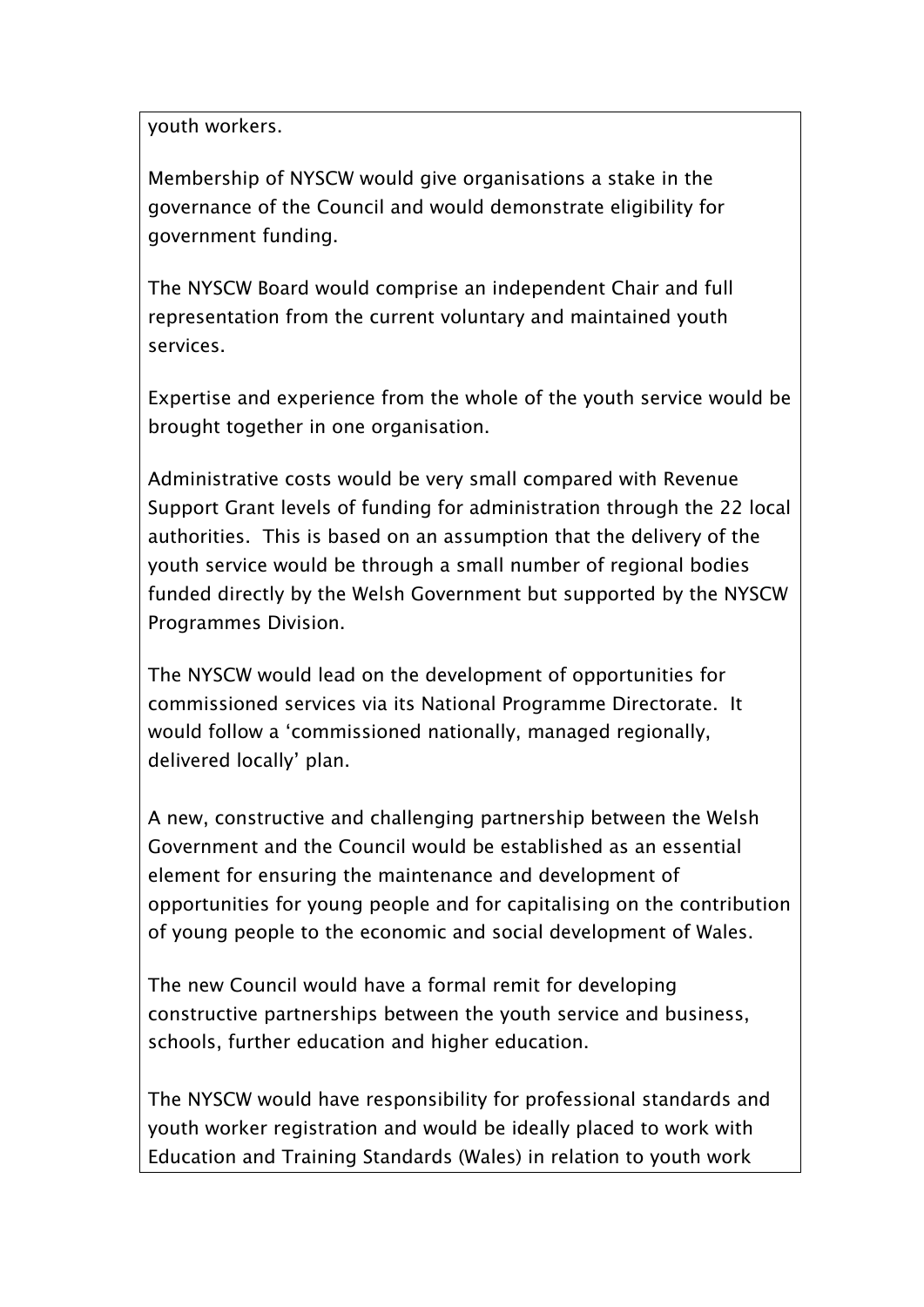qualifications, pay, conditions of service and agreements with JNC as well as with Estyn in relation to reporting on and monitoring standards of delivery.

# *Potential challenges*:

It is expected that local authorities would be required to give up responsibility for the delivery of the youth service and the funding associated with it. Funding would be transferred directly to organisations and/or regional bodies and responsibility for the delivery of the National Youth Work Strategy and monitoring its effectiveness vested in the new Council.

Arrangements would need to be made for the appointment of regional youth service managers to replace the existing staffing structures of the local authorities.

The current distinction between voluntary and statutory local authority organisations would disappear. All engaged in the governance, management and operation of organisations would need to recognise this and the consequent implications for funding, management and quality assurance.

The Welsh Government and the NYSCW would need to agree (a) revised structures (national and/or regional) for the delivery of the youth service (b) a funding model for the youth service as a whole and (c) a funding allocation for the operation of the Council and its Directorates.

A position paper jointly presented with the Chair of the Wales Principal Youth Officers' Group (PYOG) at the Ministerial Youth Work Reference Group (YWRG) in December 2014 paved the way for a comprehensive, externally commissioned report to the YWRG in 2015.

However, in spite of these discussions there has been no further mention or consideration of such proposals.

It would be useful to know whether the Minister is minded to readdress these issues.

**Question 2 -** How effective do you think the Welsh Government strategy and policy on youth work is?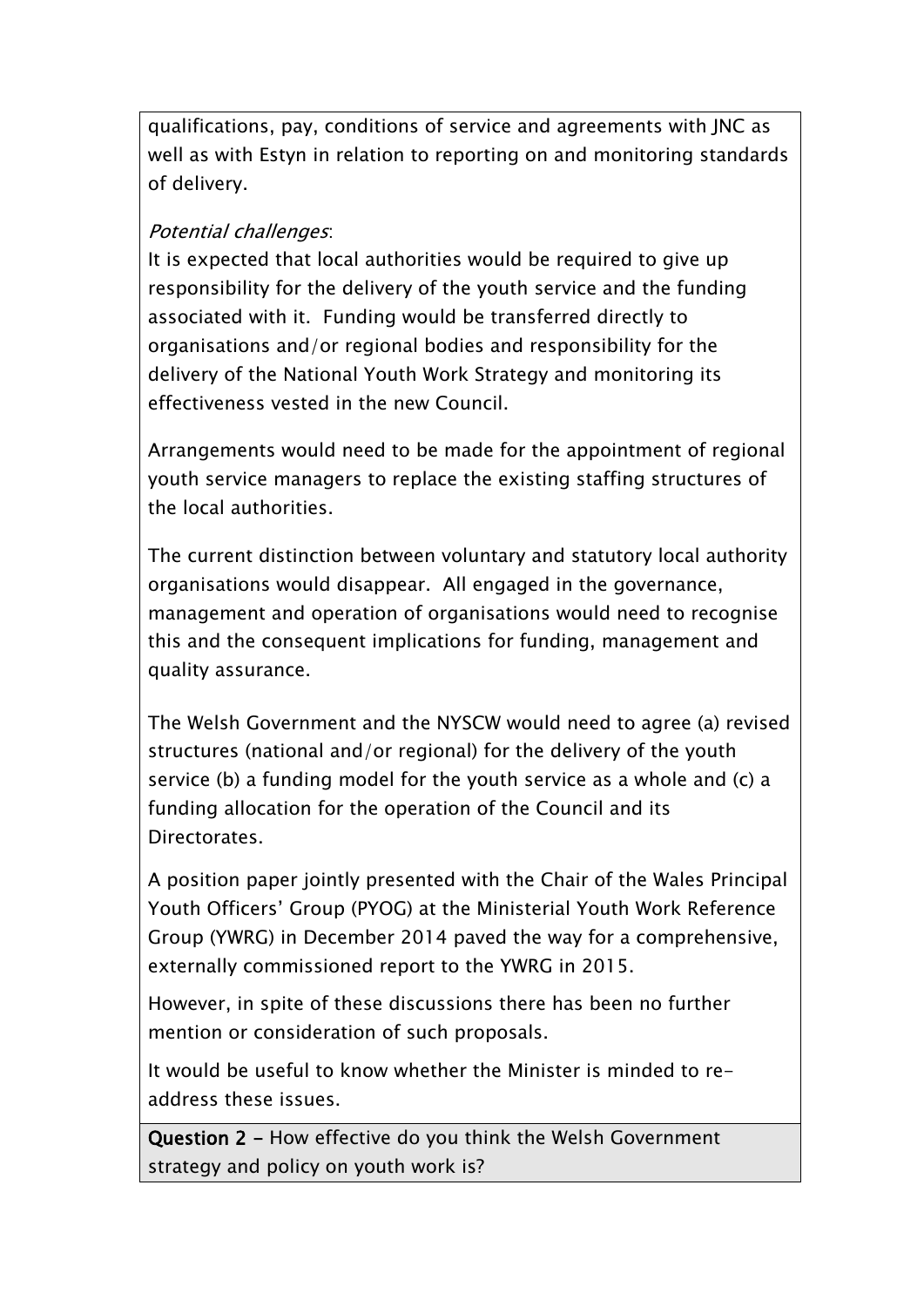In considering this question you may wish to think about:

- the Welsh Government's specific youth work policy and strategy such as 'The Youth Work offer'; The Wales Charter for Youth Work; The National Youth Work Strategy for Wales 2014 to 2018;

- Welsh Government departmental responsibilities and whether there is a cross-departmental and co-ordinated approach to support youth work provision.

We would like to know whether the Youth Work Reference Group is to continue to meet and to discuss high-level strategic issues.

If not, will the 'Charter' result in a new/re-shaped 'Reference Group' to take this work forward? There is a need for the WG to act quickly and assert the roles of either the existing Group or another.

Currently, there is a view that the Charter 'exists' on a piece of paper only and also as a previous Ministerial 'concept' but with no further thinking on how it might be enacted upon within the sector. A basic offer for all young people is welcomed (although the Charter says nothing 'new' about the delivery of youth work in Wales) but there is currently no guidance on how this can or might be implemented.

Communication generally needs to be improved across the sector. A relatively quick and short piece of work by the WG (and/or by the sector?) as a summary on where 'we are at' on each item of the National Strategy e.g. youth work in schools; the Quality Mark; National Outcomes Framework; funding for the voluntary sector post 2016/17; Youth Engagement and Progression Framework etc; would be useful. However, a summary of where 'that' takes us is of equally critical importance.

How do you think the Welsh Government could approach its youth work strategy and policy differently / to better effect?

The Charter has the laudable aim of ensuring a minimum offer for all young people in Wales.

However, the issue of youth voice is perhaps not as clearly defined as it might be – which is unfortunate given the National Assembly's recent drive to encourage young people to participate in democratic engagement processes.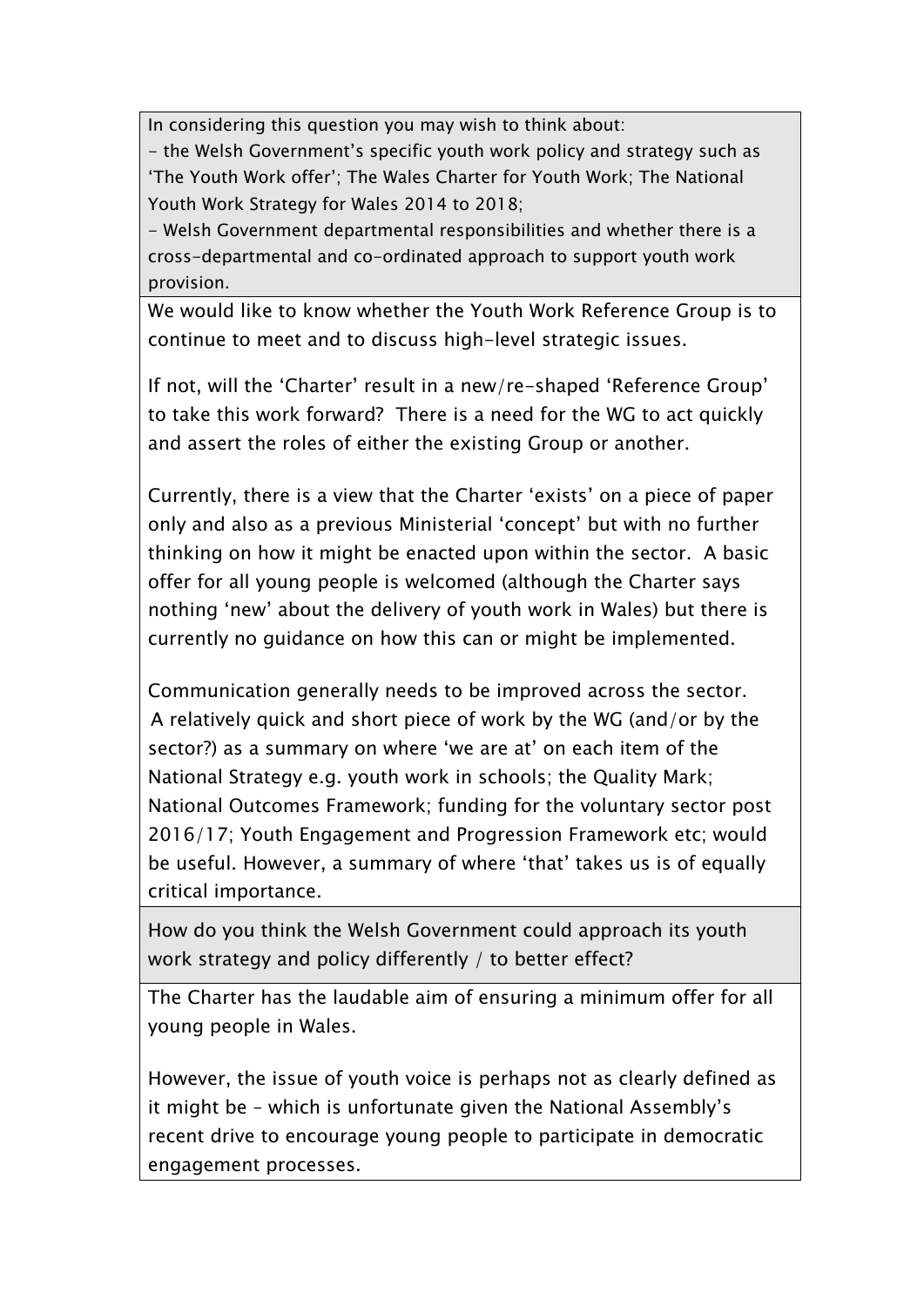Wales used to lead the way in young people's participation. Wales currently has no recognised Youth Assembly, resulting in no seats being taken up at the UK Youth Parliament. Serious questions are being asked in other UK nations about Wales's absence.

Voices of young people need to be expressed, listened to and acted upon in a new Wales Youth Assembly.

**Question 3 -** What are your views on the funding available for youth work, including through Local Authority, Welsh Government, European Union, and Third Sector.

### **Youth Service Grant Funding (Welsh Government/LA/Voluntary Sector)**

- £40.5M annually is made available by the Welsh Government for youth services via the Revenue Settlement Grant (RSG), Youth Work Strategy Support Grant (YSSG), National Voluntary Youth Work Organisation grants (NVYO) and CWVYS core funding.
- The Revenue Settlement Grant (RSG) is non-hypothecated funding of approximately £37M for local authorities, who are able/permitted to spend the allocations how they wish. This results in an inconsistent spend on youth services with the attendant 'knock-on' effect on voluntary youth organisations.
- Total Welsh Government grant made directly to local authority youth services i.e. to PYOs (YSSG) is £2.756m. The *YSSG* supports implementation of the National Youth Work Strategy.

### **Criteria for the YSSG:**

- To support implementation of the YEPF Implementation Plan, including supporting/facilitating the contribution of the voluntary sector.
- To support open access provision to meet local need and fill gaps identified within the *Local Authority Single Integrated Plan*.
- Up to 25% can be spent on supporting training needs for staffing (including the voluntary sector), this grant may not be used to fund generic training which should be delivered through local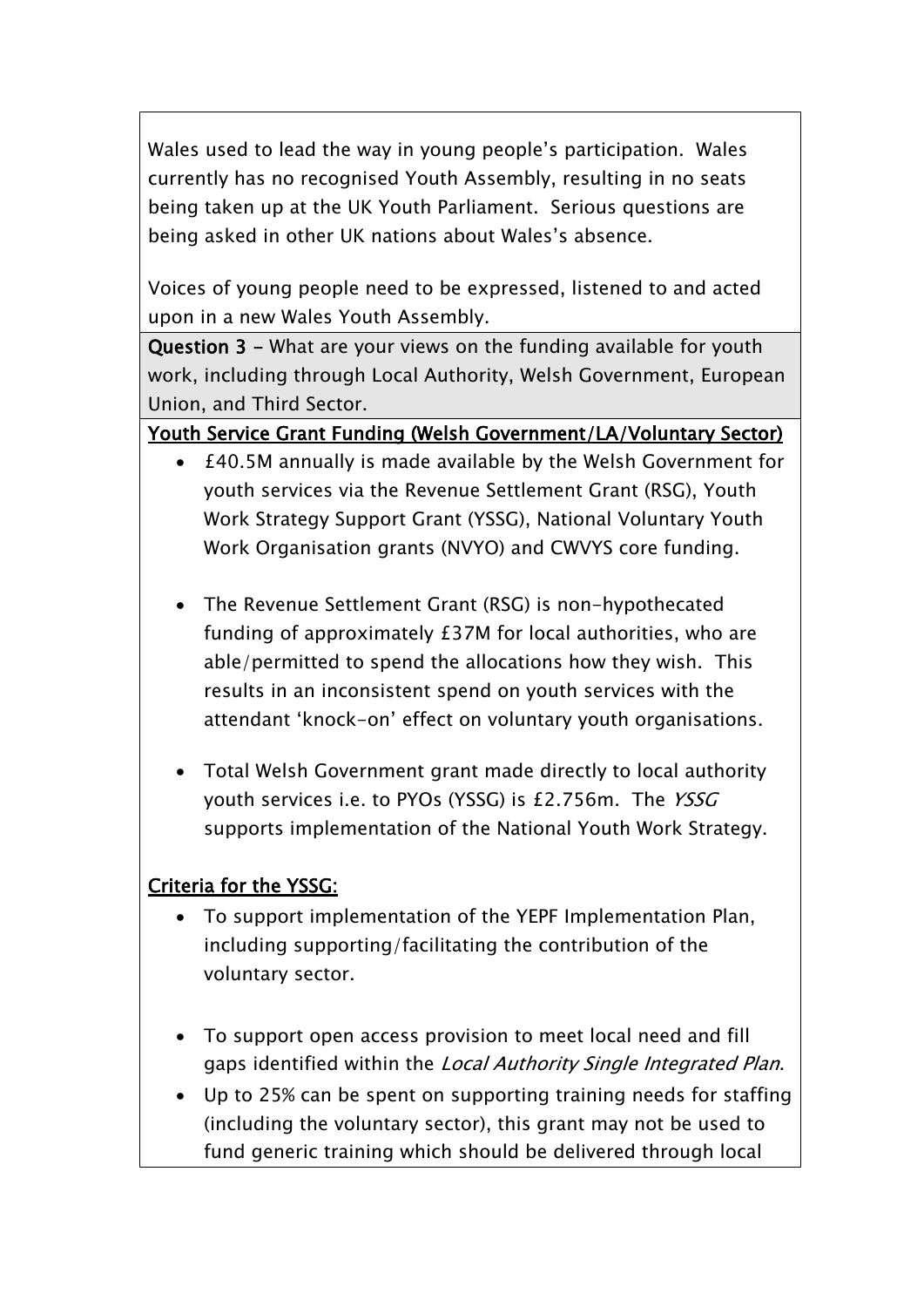authorities such as safeguarding, health and safety and food hygiene.

Voluntary Youth Work Sector Funding

- NVYO grants account for £679,000 per year for 2015-2018 i.e. 1.6% of overall youth service budget.
- CWVYS core funding is £105,000 for 2016/17 i.e. 0.25% of overall youth service budget.

CWVYS is working on future sustainability plans. If Welsh Government support is not forthcoming in 2017/18, CWVYS will close in August 2017.

# **Third Sector**

The voluntary youth work sector in Wales involves more than 250,000 young people, at least 30,000 volunteers and 3,000 paid staff. WCVA estimates that there are at least 2,554 voluntary groups specifically involved with young people or 7.7% of all voluntary groups in Wales (WCVA Third Sector Statistical Resource, 2016).

The voluntary youth sector is playing an exceptionally important role in supporting the development, well-being, self-esteem, employment skills and life skills of young people. Direct funding from the Welsh Government to the voluntary sector is exceptionally small, especially compared to the funding available for local authority provision. Because of this historical imbalance and low level of financial support, the voluntary youth sector is facing severe difficulty in trying to absorb the planned reductions whilst maintaining services to young people in accordance with the National Youth Work Strategy for Wales.

The voluntary sector needs core funding to ensure that it can develop opportunities for young people and support its volunteers. Investing in the voluntary sector is extremely cost effective. WCVA estimates for the whole of the voluntary sector in Wales that 145 million hours of effort are provided by volunteers (equivalent to £1.7 billion or 3.2% of Wales GDP). When added to the estimated £2 billion of third sector income, this totals some £3.7 billion or 6.8% of Wales GDP (WCVA Third Sector Statistical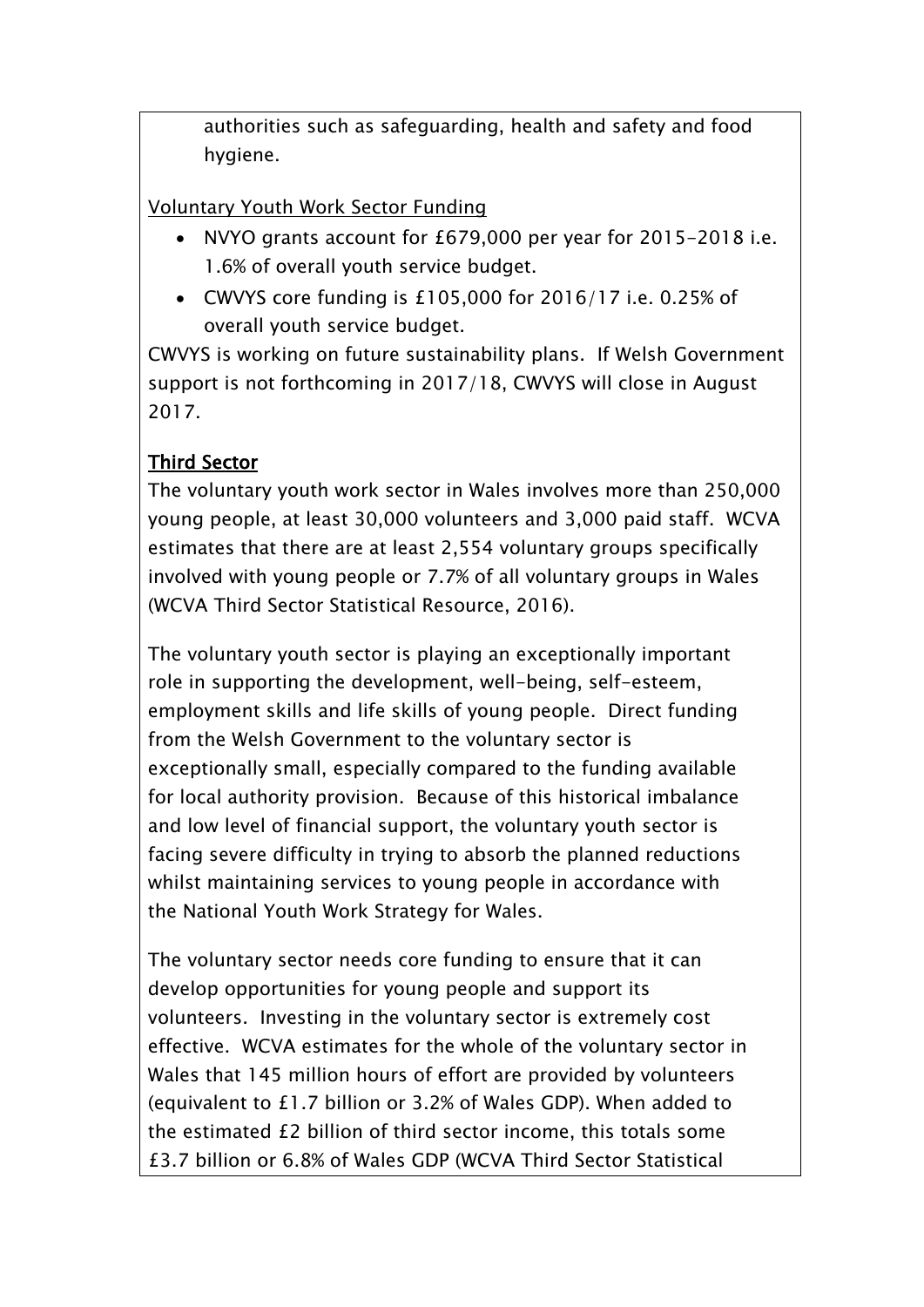Resource, 2016). Voluntary sector youth groups in Wales benefit from 11 million hours of volunteer effort per year.

# **European**

# **FUNDING: ERASMUS+**

Over its lifetime, Erasmus+ will see a significant increase in EU funding (+40%): **a budget of €14.7 billion** for development of knowledge and skills.

Two-thirds of its funding will provide grants for more than **four million people** to **study, train, gain work experience or volunteer abroad in 2014-2020**.

Almost **one billion Euros will be allocated to the UK alone over seven years**. In **the UK**, it is expected that nearly **250,000 people** will undertake activities abroad with the programme.

# *Erasmus+ goals*

**The European Union links Erasmus+ to policy objectives such as Europe 2020.**

- Through Erasmus + the EU aims to achieve the following by 2020:
- **over 500,000 young people will have the chance to volunteer abroad or take part in youth exchanges**
- mobility of 2 million HE students within Erasmus + programme countries
- mobility of 135,000 students to/from Erasmus+ partner countries
- mobility of around 300,000 staff from higher education
- 200,000 master's student loans
- 25,000 scholarships for Joint Master degrees
- 25,000 Strategic Partnerships between 125,000 institutions, to implement joint initiatives; promote exchange of know-how and links with world of work
- 150 Knowledge Alliances between 1,500 HE institutions and enterprises
- 1,000 Capacity-Building projects between HE institutions
- 800,000 youth workers, lecturers, teachers, trainers and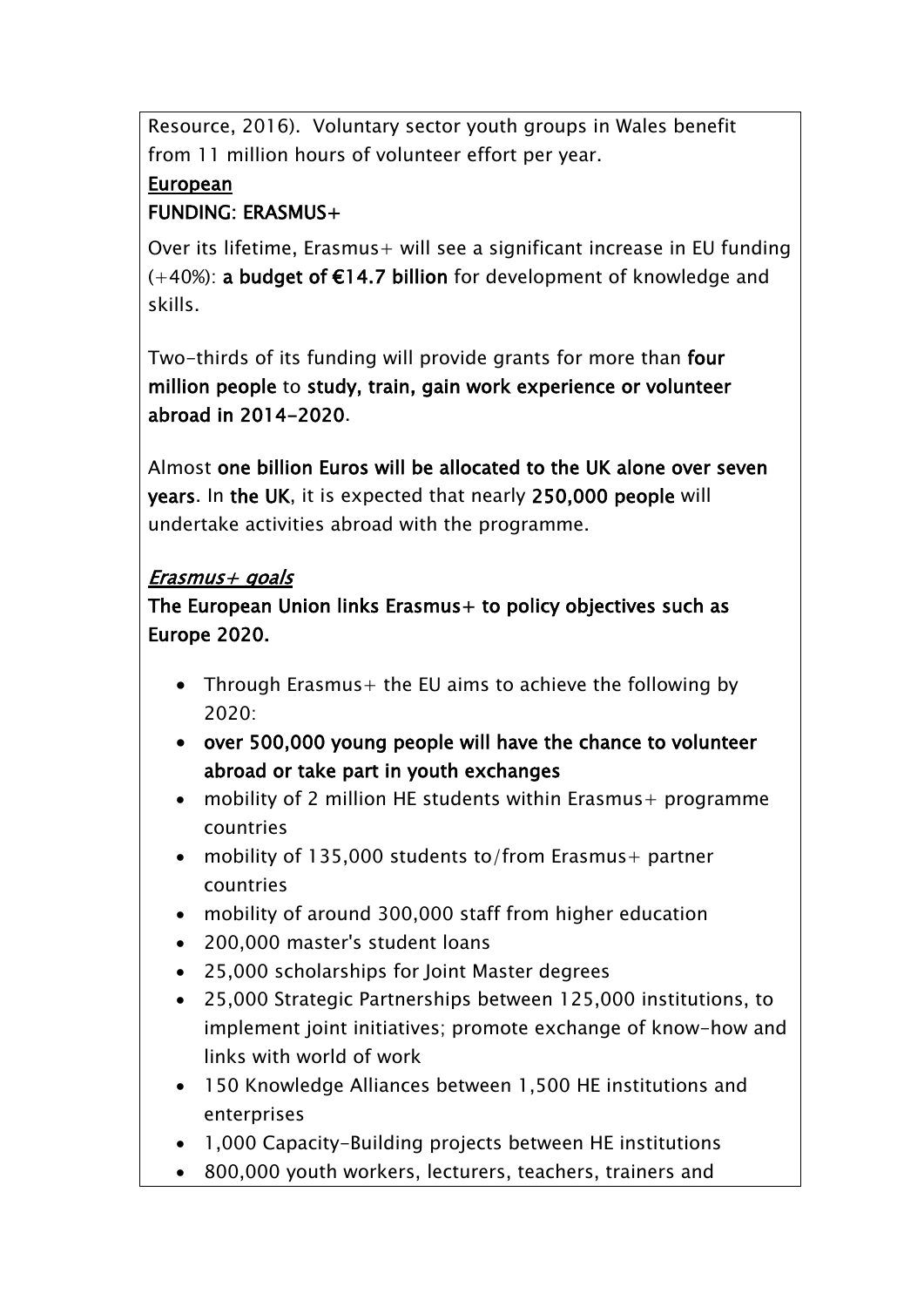education staff to teach or train abroad

- 650,000 vocational students to engage in education AND training abroad
- more than 200,000 teachers collaborating online and involving more than 100,000 schools through eTwinning
- 800,000 lecturers, teachers, trainers, education staff and youth workers to teach or train abroad
- The sector also has the opportunity (currently) to engage in bidding for European Social Funds and European Regional Development Funds.

However, many members report that their access to LAdesigned bidding processes for ESF is very limited and anecdotally amounts to a 'zero-hour contract' basis. However, where members have been lead bodies there have been successes e.g. YMCA Swansea has received £2.6M in European support since 2012.

If you believe there are problems in this area, how do you think they could be resolved?

- The inward investment into Wales of charitable trust funding to the voluntary youth work sector is something we highlight on a regular basis but is not fully recognised.
- Without project monies from large funders such as Comic Relief, Tudor Trust, BBC Children in Need (via the Wales office), Big Lottery Fund (Wales office), Erasmus+ etc; plus several small to mid-sized trusts across the UK, Europe and occasionally beyond, many of our Member organisations would either not exist or would not be able to deliver such high quality services.
- This 'plays well' for Wales but is largely ignored within Wales.
- Quantifying the volume and type of funding would be a relatively large piece of work - but would be a valuable indicator of such inward investment.
- Our 5 Nations colleagues at YouthLink Scotland and the National Youth Council for Ireland have delivered two excellent pieces of work in which the Committee might well find of real interest.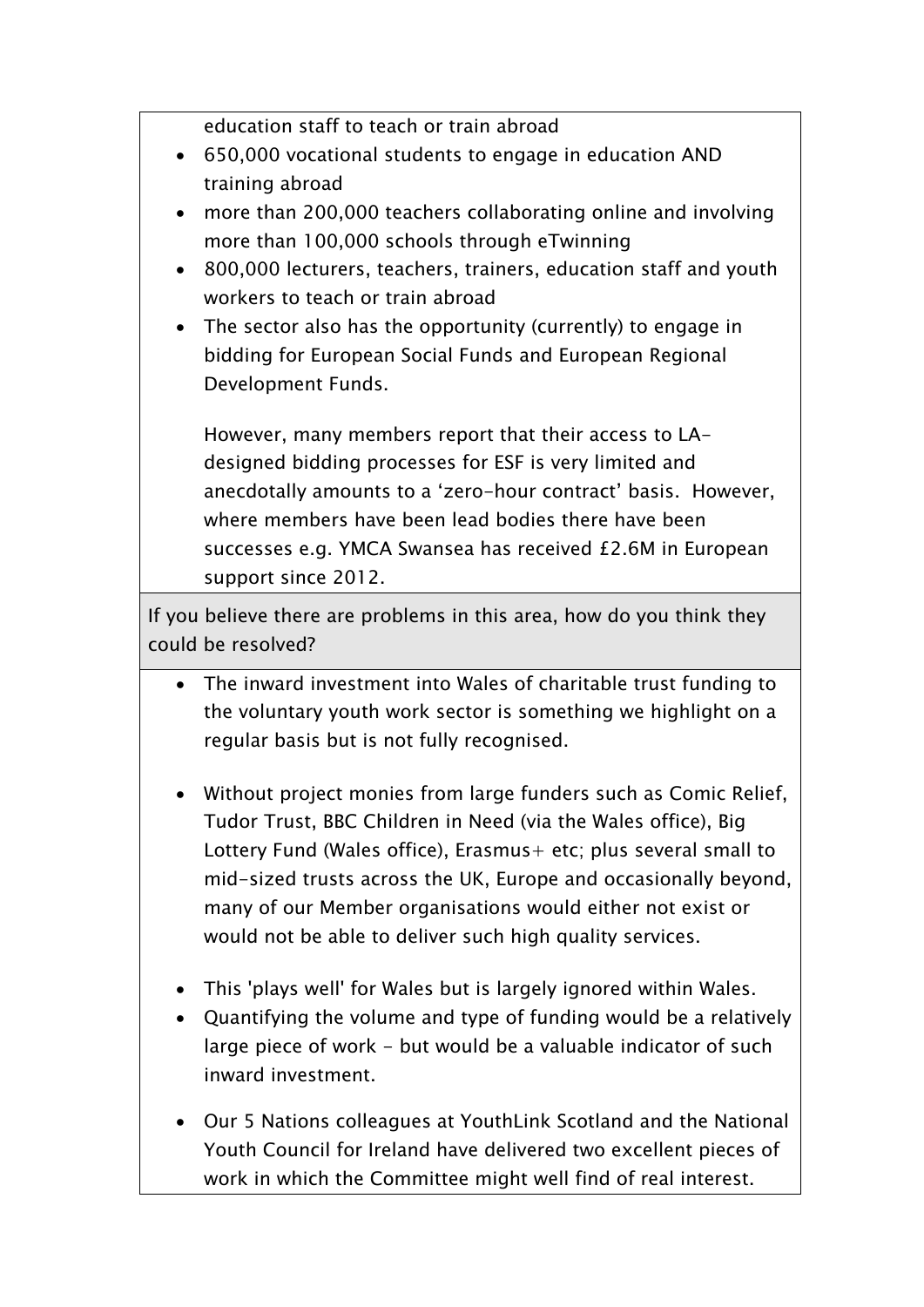Both items relate to the economic and social value of youth work in those nations.

 Wales desperately needs the same level of analysis and evidence-based reporting. Scotland and Ireland engaged independent economists to provide the following:

[http://www.hallaitken.co.uk/component/option,com\\_docman/Itemid,](http://www.hallaitken.co.uk/component/option,com_docman/Itemid,10/gid,437/task,doc_download/) [10/gid,437/task,doc\\_download/](http://www.hallaitken.co.uk/component/option,com_docman/Itemid,10/gid,437/task,doc_download/)

[http://www.youth.ie/investing\\_in\\_youth\\_work\\_pays\\_off](http://www.youth.ie/investing_in_youth_work_pays_off)

**Question 4 –** Are there any other issues you consider relevant to the Inquiry that you think the Committee should be made aware of? (for example: workforce related issues; the Quality Mark for Youth Work in Wales; buildings and infrastructure; youth work in schools; transport issues; access to digital technology; Welsh Government's consultation on proposals to register and inspect some out of school education settings).

- The Quality Mark for Youth Work in Wales (QM) has generated a level of interest amongst voluntary youth work sector organisations. However, the sustainability of the QM beyond March 2018 is open to question. In addition, the current rounds suggest that only 12 organisations will be eligible to carry out the QM process with support via the private sector consultancy firm commissioned by the Welsh Government to deliver this contract. Whilst the development of the QM is broadly welcomed, it is open to question as to which organisations might benefit and how much of an advantage they might find themselves at as a result of obtaining a QM at any of the three levels (bronze, silver and gold).
- The registration of youth workers (via the Education Workforce Council); and youth work in schools. CWVYS understand that there is a desire to register degree-level youth workers at £45.00 each from April 2017. However, there is an apparent aim to rename currently qualified youth workers at Level 2 and Level 3 as 'Youth Support Workers', who are unlikely to be required to register. The inference here is that schools will only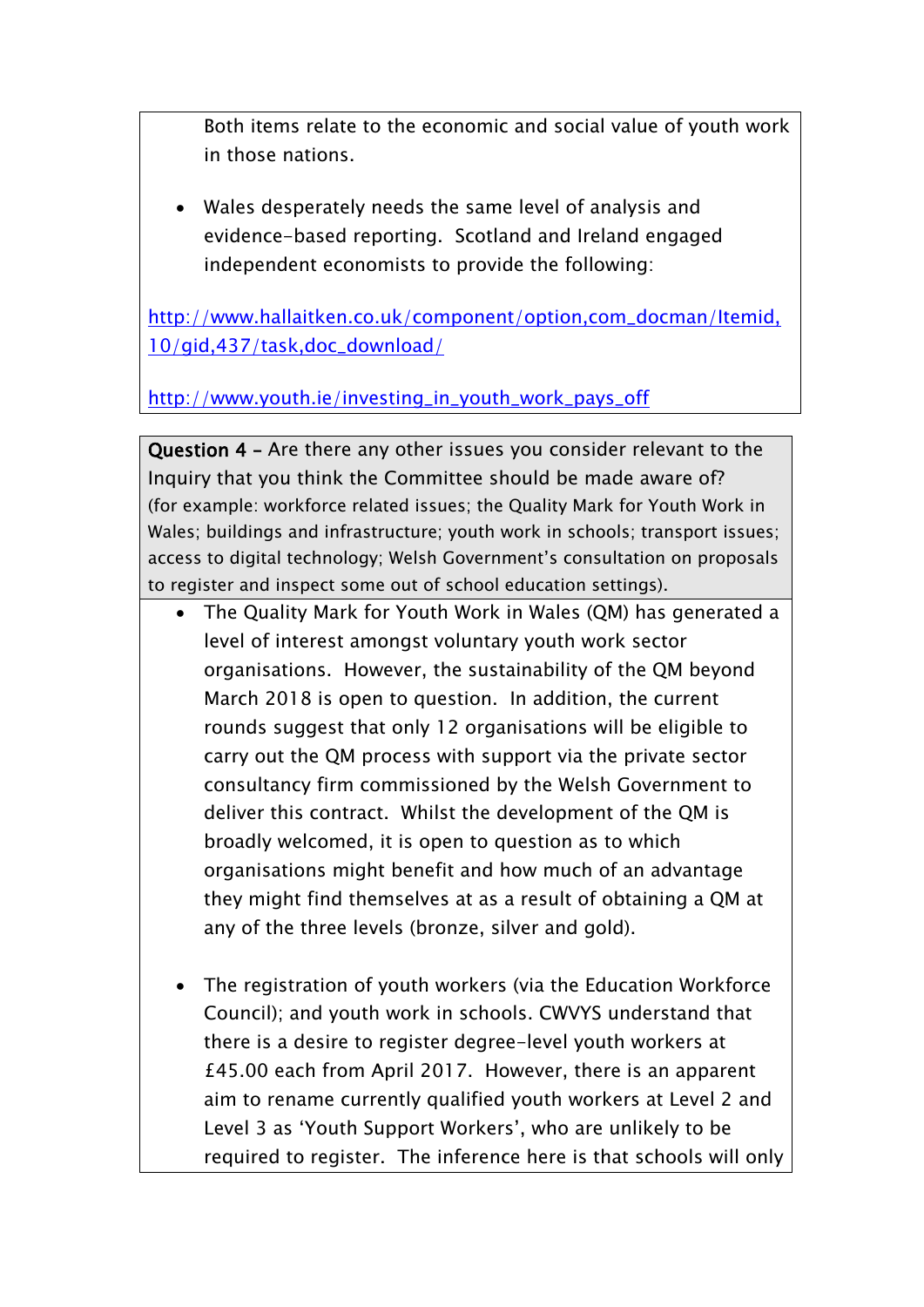accept registered youth workers, who constitute a very small number of people.

Questions here are:

- a) Given the very small numbers of degree-level qualified youth workers, will the much-vaunted concept of 'youth work in schools' therefore be a much-reduced (less effective?) policy?
- b) is this a potential restriction of trade for the vast majority of youth workers and organisations?
- c) does this potentially undermine the aspirations of the Wales Charter for Youth Work in reducing the choices and life chances for young people in Wales?
- The commissioning or outsourcing of youth services by local authorities (LA) and other agencies. As in the case of day-today working, with each LA 'doing things differently', there can be 22 variations on a theme: that's difficult at the best of times for our national member organisations in particular, who need to be aware of and operate within that way of working when they all have only a fairly limited 'HQ' capacity.
- The lack of available monies to invest in infrastructure and buildings creates significant problems for the voluntary youth work sector. Whereas funding for projects and developmental programmes are available for those who have the time and ability to source them, cuts are seeing our members closing down parts of buildings that need urgent refurbishing and LAs divesting themselves of youth centre buildings. An example of the latter: Cardiff Council sought to close 13 of its 19 neighbourhood youth centres under its latest cost-saving initiative (total youth service budget reduced from £3M to £1M). Working closely with the voluntary youth work sector, it has established an Innovation Fund which has seen universal youth work being commissioned-out via a grants programme: a good opportunity for some of our members. However, the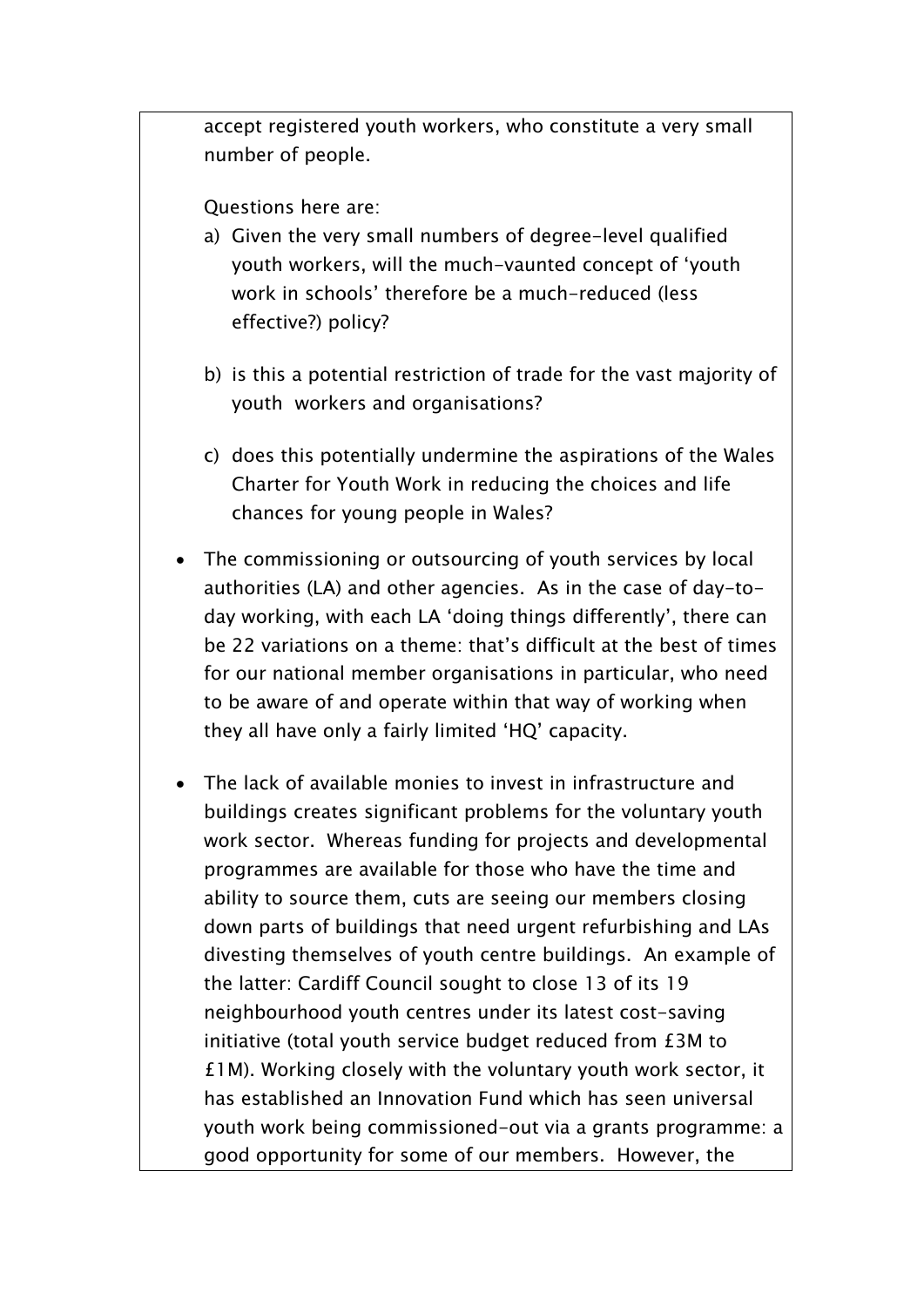issue of Community Asset Transfers (CAT) has reared its head of late: one of our members took on a CAT building from a LA last year and has been delivering youth work from it – but the LA now wishes it to be returned for a property development scheme!

 Finally, we would suggest that there are questions to be asked about the procurement process operated by Welsh Government. CWVYS Trustees have asked us to raise this at the highest possible levels. Most of the recently commissioned pieces of research and significant contracts regarding youth work in Wales have been awarded to individuals and companies based outside of Wales – and nearly all with a link to the National Youth Agency in England i.e. former employees now set up as consultants. We are surprised that some of these opportunities do not appear to have been commissioned via the sell2wales website.

This is not intended to spotlight or criticise those individuals.

However, the process and the 'England-only' supply chain is an identified problem within the sector. We conclude that the Committee could be interested in finding out why this is the case, perhaps? Examples to the contrary: a CWVYS-led consortium bid for the Quality Mark failed in open competition. We have no problem with a 'fair fight' and completely accept the decision taken. However, other important pieces of work affecting the future direction of youth work in Wales have been placed outside Wales – the rationale for which is hard to determine.

**Question 5** - If you had to make one recommendation to the Welsh Government from all the points you have made, what would that recommendation be?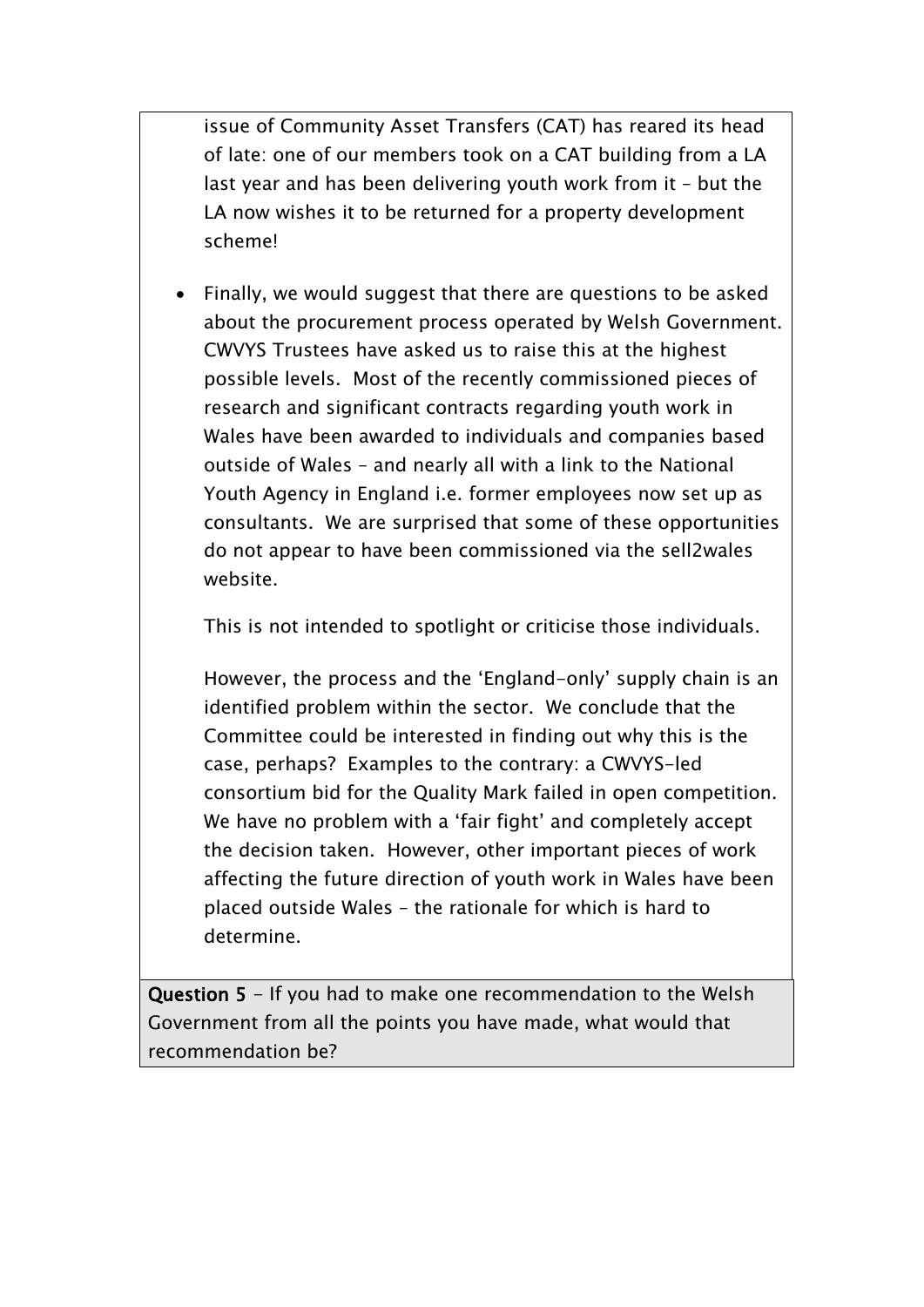The creation of a sustainable and developmental National Youth Service that meets the needs of young people aged 11-25 years and of the sector in Wales.

The policy and legislative basis of the National Youth Service includes National Youth Work Strategy for Wales (2014-18) and attendant developments such as the Quality Mark for Youth Work in Wales and National Outcomes Framework for Youth Work in Wales plus design and development of future National Youth Work Strategies; Youth Engagement and Progression Framework (2013-); The Wellbeing of Future Generations (Wales) Act (2015); The Rights of Children and Young Persons (Wales) Measure 2011; Extending Entitlement (2000); Social Services and Wellbeing (Wales) Act (2014); A Curriculum for Life (2015); *Youth Work in Wales: Principles and Purposes* (2014);

Such a body might look like this:

# **NATIONAL YOUTH SERVICE COUNCIL FOR WALES (NYSCW)**

# **NYSCW Board**

- Independent Chair (by Public Appointment)
- 4 representatives from voluntary youth services,
- 4 representatives from local authority youth services
- 3 co-options for specialist skill and experience outside the youth service

# **NYSCW Directorates**

Registration & Ethics

• Reports directly to Sub-Committee of the Board on matters of ethics and registration

# **National Finance & Audit**

- Advice/guidance on finance (reports to Welsh Government)
- Audit function (reportable to Welsh Government)
- Grants and procurement policy and practice (Revenue Support Grant and other grant/tender opportunity programmes)
- Internal audit function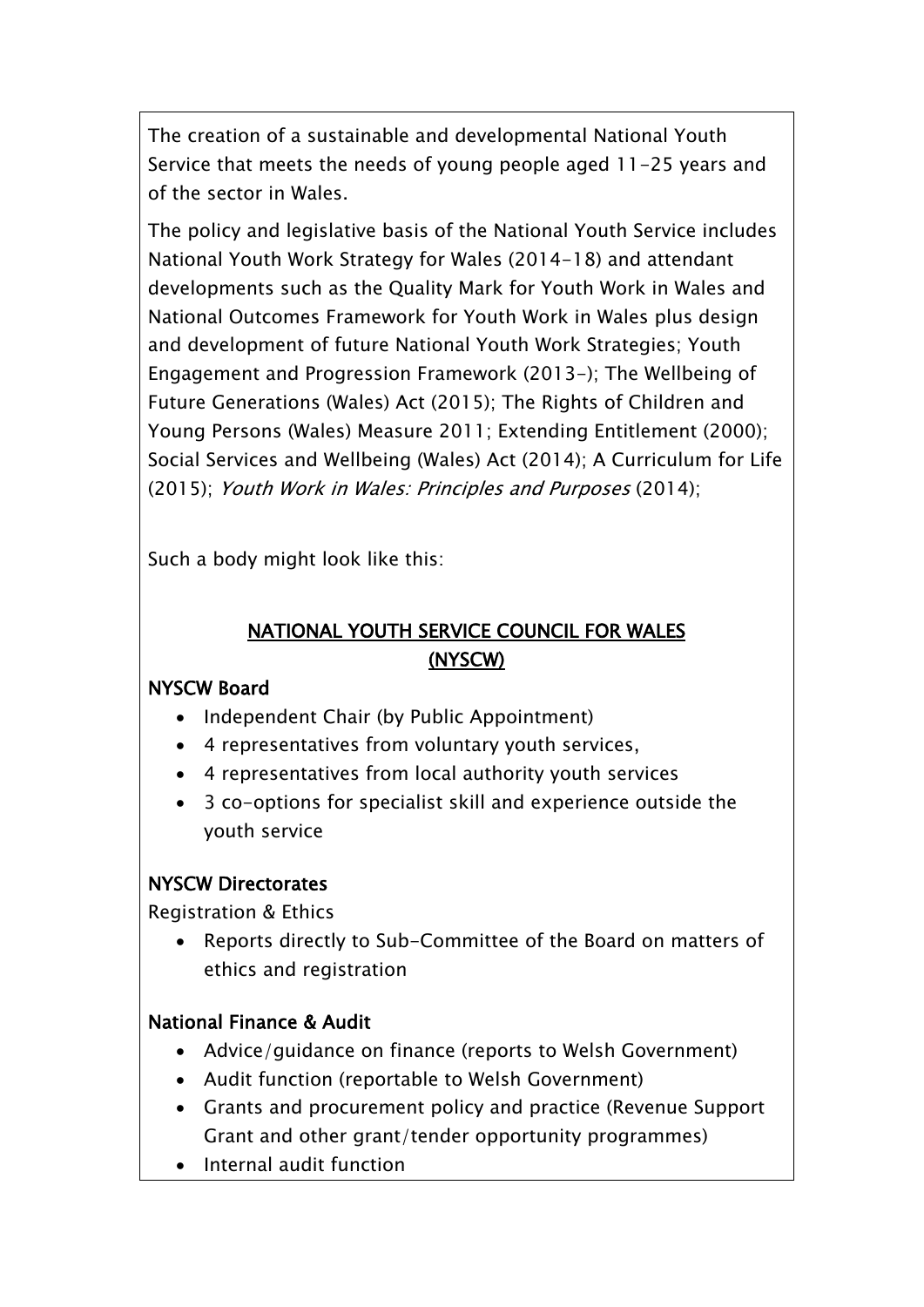#### **Communications**

- Marketing (including Youth Work Excellence Awards; 'Youth Work in Wales: Principles and Purposes'; Youth Work Conferences)
- Information & Advice
- Welsh Language
- Volunteering

### **Workforce Development**

- Credits & Qualifications Framework for Wales
- Continuous Professional Development
- Training Consortium
- Youth Work Training Grant

### **Policy Advice & Research**

- Responding to Welsh Government, National Assembly for Wales and other consultations
- Policy development
- Advice to frontline service providers
- Evidence-based research to inform policy positions (identifying and securing research projects; link role to Higher Education/Further Education/Welsh Government/the sector)

### **National Programmes**

- Youth work delivery (national; regional; local)
- Good practice development e.g. collaborative partnerships; consortia working; community engagement
- Brokerage between youth services and other sectors e.g. education; health; employment; training
- Commissions nationally, delivers locally/regionally
- Line management of Regional Development Officers who provide support for both voluntary and local authority national/regional/local members and for non-members

### **Additional notes**

 All youth work organisations would be encouraged to be a member or an associate member of the Council.